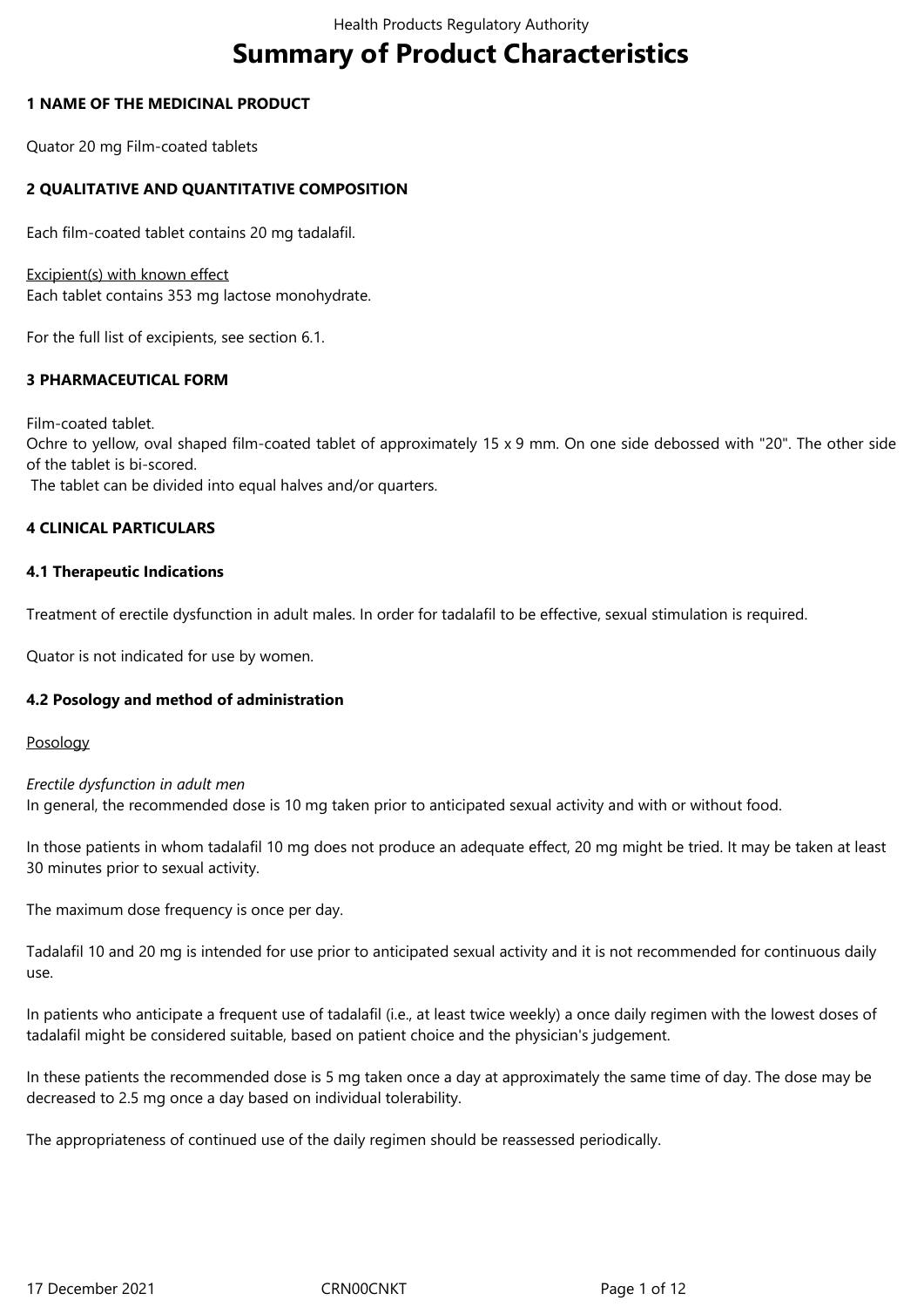# Special populations

## *Elderly men*

Dose adjustments are not required in elderly patients.

## *Men with renal impairment*

Dose adjustments are not required in patients with mild to moderate renal impairment. For patients with severe renal impairment 10 mg is the maximum recommended dose for on-demand treatment.

Once-a-day dosing of 2.5 or 5 mg tadalafil for the treatment of erectile dysfunction is not recommended in patients with severe renal impairment (see sections 4. 4 and 5.2).

# *Men with hepatic impairment*

For the treatment of erectile dysfunction using on-demand tadalafil the recommended dose of tadalafil is 10 mg taken prior to anticipated sexual activity and with or without food. There is limited clinical data on the safety of tadalafil in patients with severe hepatic impairment (Child-Pugh Class C); if prescribed, a careful individual benefit/risk evaluation should be undertaken by the prescribing physician. There are no available data about the administration of doses higher than 10 mg of tadalafil to patients with hepatic impairment.

Once-a-day dosing of 2.5 or 5 mg tadalafil for the treatment of erectile dysfunction has not been evaluated in patients with hepatic impairment; therefore, if prescribed, a careful individual benefit/risk evaluation should be undertaken by the prescribing physician. (see sections 4.4 and 5.2).

## *Men with diabetes*

Dose adjustments are not required in diabetic patients.

#### *Paediatric population* There is no relevant use of tadalafil in the paediatric population with regard to the treatment of erectile dysfunction.

## Method of administration

Quator is available as 2.5, 5, 10 and 20 mg film-coated tablets for oral use.

# **4.3 Contraindications**

Hypersensitivity to the active substance or to any of the excipients listed in section 6.1.

In clinical studies, tadalafil was shown to augment the hypotensive effects of nitrates. This is thought to result from the combined effects of nitrates and tadalafil on the nitric oxide/cGMP pathway. Therefore, administration of tadalafil to patients who are using any form of organic nitrate is contraindicated (see section 4.5).

Tadalafil must not be used in men with cardiac disease for whom sexual activity is inadvisable. Physicians should consider the potential cardiac risk of sexual activity in patients with pre-existing cardiovascular disease.

The following groups of patients with cardiovascular disease were not included in clinical studies and the use of tadalafil is therefore contraindicated:

- patients with myocardial infarction within the last 90 days,
- patients with unstable angina or angina occurring during sexual intercourse,
- patients with New York Heart Association Class 2 or greater heart failure in the last 6 months,
- patients with uncontrolled arrhythmias, hypotension (< 90/50 mm Hg), or uncontrolled hypertension,
- patients with a stroke within the last 6 months.

Tadalafil is contraindicated in patients who have loss of vision in one eye because of non-arteritic anterior ischaemic optic neuropathy (NAION), regardless of whether this episode was in connection or not with previous PDE5 inhibitor exposure (see section 4.4).

The co-administration of PDE5 inhibitors, including tadalafil, with guanylate cyclase stimulators, such as riociguat, is contraindicated as it may potentially lead to symptomatic hypotension (see section 4.5).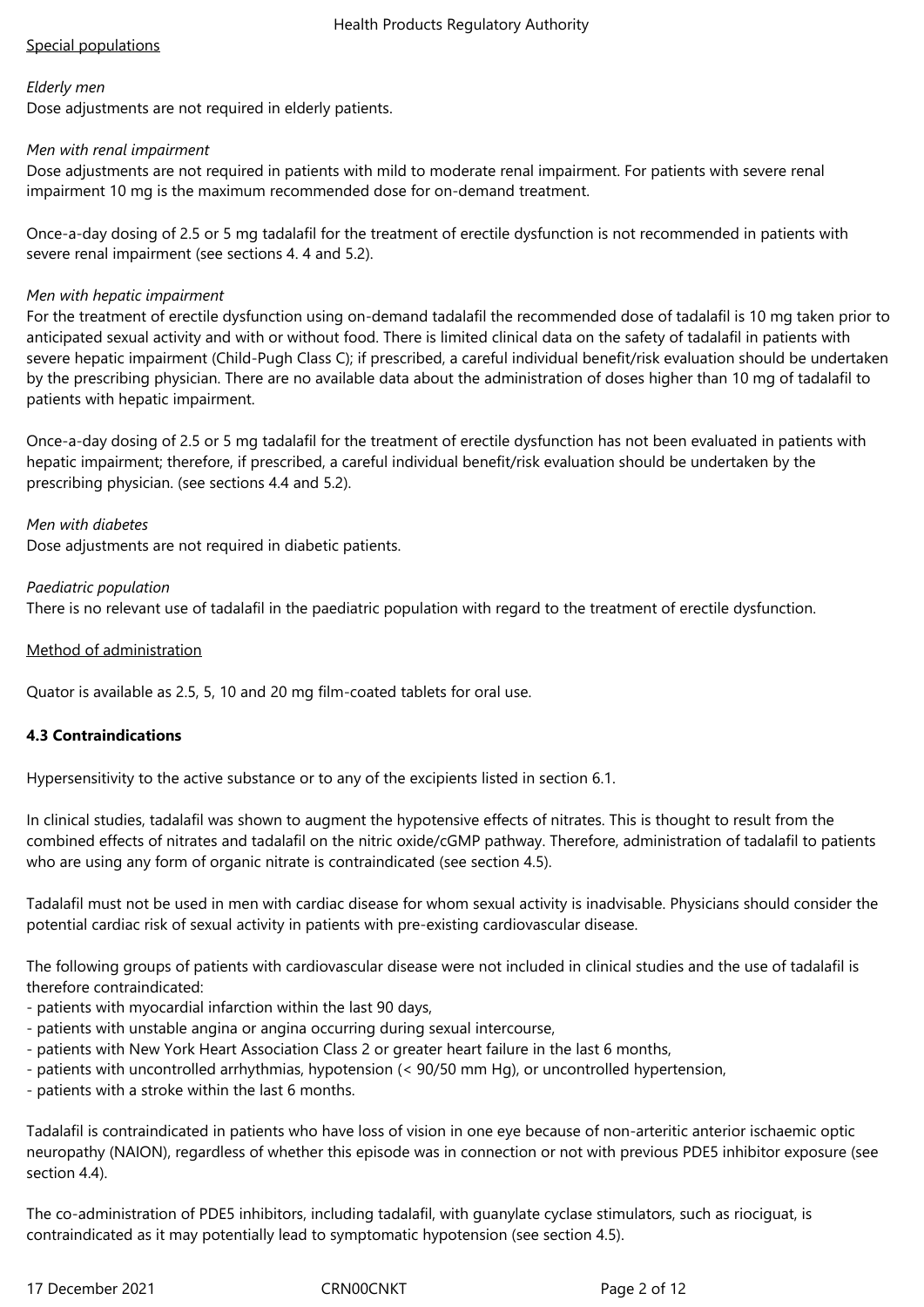# **4.4 Special warnings and precautions for use**

## Before treatment with tadalafil

A medical history and physical examination should be undertaken to diagnose erectile dysfunction and determine potential underlying causes, before pharmacological treatment is considered.

Prior to initiating any treatment for erectile dysfunction, physicians should consider the cardiovascular status of their patients, since there is a degree of cardiac risk associated with sexual activity. Tadalafil has vasodilator properties, resulting in mild and transient decreases in blood pressure (see section 5.1) and as such potentiates the hypotensive effect of nitrates (see section 4.3).

The evaluation of erectile dysfunction should include a determination of potential underlying causes and the identification of appropriate treatment following an appropriate medical assessment. It is not known if tadalafil is effective in patients who have undergone pelvic surgery or radical non-nerve- sparing prostatectomy.

## **Cardiovascular**

Serious cardiovascular events, including myocardial infarction, sudden cardiac death, unstable angina pectoris, ventricular arrhythmia, stroke, transient ischemic attacks, chest pain, palpitations and tachycardia, have been reported either post marketing and/or in clinical studies. Most of the patients in whom these events have been reported had pre-existing cardiovascular risk factors. However, it is not possible to definitively determine whether these events are related directly to these risk factors, to tadalafil, to sexual activity, or to a combination of these or other factors.

In patients receiving concomitant antihypertensive medicinal products, tadalafil may induce a blood pressure decrease. When initiating daily treatment with tadalafil, appropriate clinical considerations should be given to a possible dose adjustment of the antihypertensive therapy.

In patients who are taking alpha<sub>1</sub> blockers, concomitant administration of tadalafil may lead to symptomatic hypotension in some patients (see section 4.5). The combination of tadalafil and doxazosin is not recommended.

## Vision

Visual defects and cases of NAION have been reported in connection with the intake of tadalafil and other PDE5 inhibitors. Analyses of observational data suggest an increased risk of acute NAION in men with erectile dysfunction following exposure to tadalafil or other PDE5 inhibitors. As this may be relevant for all patients exposed to tadalafil, the patient should be advised that in case of sudden visual defect, he should stop taking tadalafil and consult a physician immediately (see section 4.3).

# Decreased or sudden hearing loss

Cases of sudden hearing loss have been reported after the use of tadalafil. Although other risk factors were present in some cases (such as age, diabetes, hypertension and previous hearing loss history) patients should be advised to stop taking tadalafil and seek prompt medical attention in the event of sudden decrease or loss of hearing.

# Renal and hepatic impairment

Due to increased tadalafil exposure (AUC), limited clinical experience and the lack of ability to influence clearance by dialysis, once-a-day dosing of tadalafil is not recommended in patients with severe renal impairment.

There is limited clinical data on the safety of single-dose administration of tadalafil in patients with severe hepatic insufficiency (Child-Pugh Class C). Once-a-day administration has not been evaluated in patients with hepatic insufficiency. If tadalafil is prescribed, a careful individual benefit/risk evaluation should be undertaken by the prescribing physician.

## Priapism and anatomical deformation of the penis

Patients who experience erections lasting 4 hours or more should be instructed to seek immediate medical assistance. If priapism is not treated immediately, penile tissue damage and permanent loss of potency may result.

Tadalafil, should be used with caution in patients with anatomical deformation of the penis (such as angulation, cavernosal fibrosis or Peyronie's disease), or in patients who have conditions which may predispose them to priapism (such as sickle cell anaemia, multiple myeloma or leukaemia).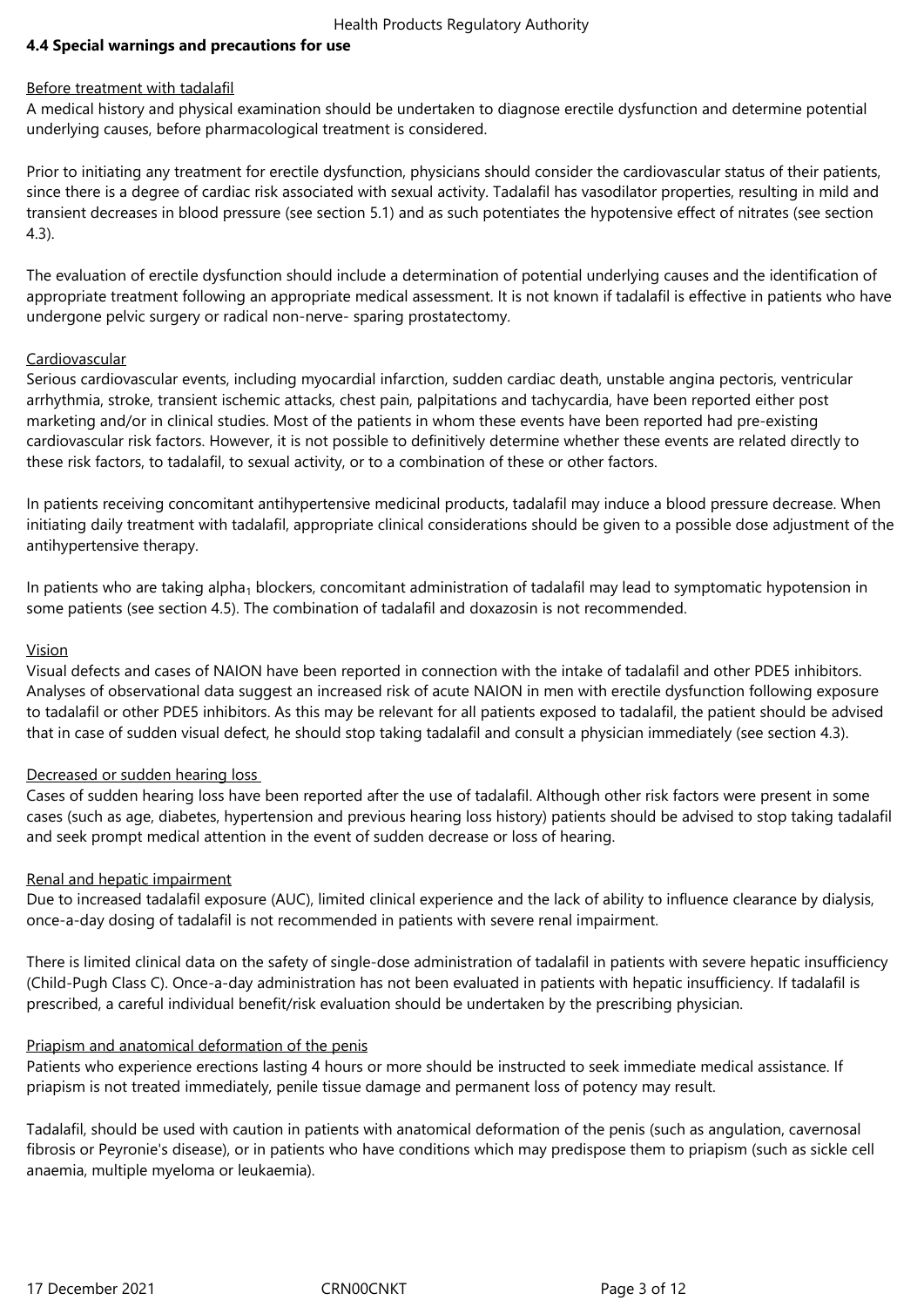## Use with CYP3A4 inhibitors

Caution should be exercised when prescribing tadalafil to patients using potent CYP3A4 inhibitors (ritonavir, saquinavir, ketoconazole, itraconazole, and erythromycin) as increased tadalafil exposure (AUC) has been observed if the medicinal products are combined (see section 4.5).

## Tadalafil and other treatments for erectile dysfunction

The safety and efficacy of combinations of tadalafil and other PDE5 inhibitors or other treatments for erectile dysfunction have not been studied. The patients should be informed not to take tadalafil in such combinations.

## Lactose

Quator contains lactose. Patients with rare hereditary problems of galactose intolerance, total lactase deficiency or glucose-galactose malabsorption should not take this medicine.

## Sodium

This medicine contains less than 1 mmol sodium (23 mg) per tablet, that is to say essentially 'sodium-free'.

## **4.5 Interaction with other medicinal products and other forms of interactions**

Interaction studies were conducted with 10 mg and/or 20 mg tadalafil, as indicated below. With regard to those interaction studies where only the 10 mg tadalafil dose was used, clinically relevant interactions at higher doses cannot be completely ruled out.

## Effects of other substances on tadalafil

## *Cytochrome P450 inhibitors*

Tadalafil is principally metabolised by CYP3A4. A selective inhibitor of CYP3A4, ketoconazole (200 mg daily), increased tadalafil (10 mg) exposure (AUC) 2-fold and C<sub>max</sub> by 15 %, relative to the AUC and C<sub>max</sub> values for tadalafil alone. Ketoconazole (400 mg) daily) increased tadalafil (20 mg) exposure (AUC) 4-fold and  $C_{\text{max}}$  by 22 %. Ritonavir, a protease inhibitor (200 mg twice daily), which is an inhibitor of CYP3A4, CYP2C9, CYP2C19, and CYP2D6, increased tadalafil (20 mg) exposure (AUC) 2-fold with no change in  $C_{\text{max}}$ . Although specific interactions have not been studied, other protease inhibitors, such as saquinavir, and other CYP3A4 inhibitors, such as erythromycin, clarithromycin, itraconazole and grapefruit juice should be co-administered with caution as they would be expected to increase plasma concentrations of tadalafil (see section 4.4). Consequently the incidence of the adverse reactions listed in section 4.8 might be increased.

## *Transporters*

The role of transporters (for example p-glycoprotein) in the disposition of tadalafil is not known. Therefore there is the potential of drug interactions mediated by inhibition of transporters.

## *Cytochrome P450 inducers*

A CYP3A4 inducer, rifampicin, reduced tadalafil AUC by 88 %, relative to the AUC values for tadalafil alone (10 mg). This reduced exposure can be anticipated to decrease the efficacy of tadalafil; the magnitude of decreased efficacy is unknown. Other inducers of CYP3A4 such as phenobarbital, phenytoin and carbamazepine, may also decrease plasma concentrations of tadalafil.

## Effects of tadalafil on other medicinal products

## *Nitrates*

In clinical studies, tadalafil (5, 10 and 20 mg) was shown to augment the hypotensive effects of nitrates. Therefore, administration of tadalafil to patients who are using any form of organic nitrate is contraindicated (see section 4.3). Based on the results of a clinical study in which 150 subjects receiving daily doses of tadalafil 20 mg for 7 days and 0.4 mg sublingual nitroglycerin at various times, this interaction lasted for more than 24 hours and was no longer detectable when 48 hours had elapsed after the last tadalafil dose. Thus, in a patient prescribed any dose of tadalafil (2.5 mg-20 mg), where nitrate administration is deemed medically necessary in a life-threatening situation, at least 48 hours should have elapsed after the last dose of tadalafil before nitrate administration is considered. In such circumstances, nitrates should only be administered under close medical supervision with appropriate haemodynamic monitoring.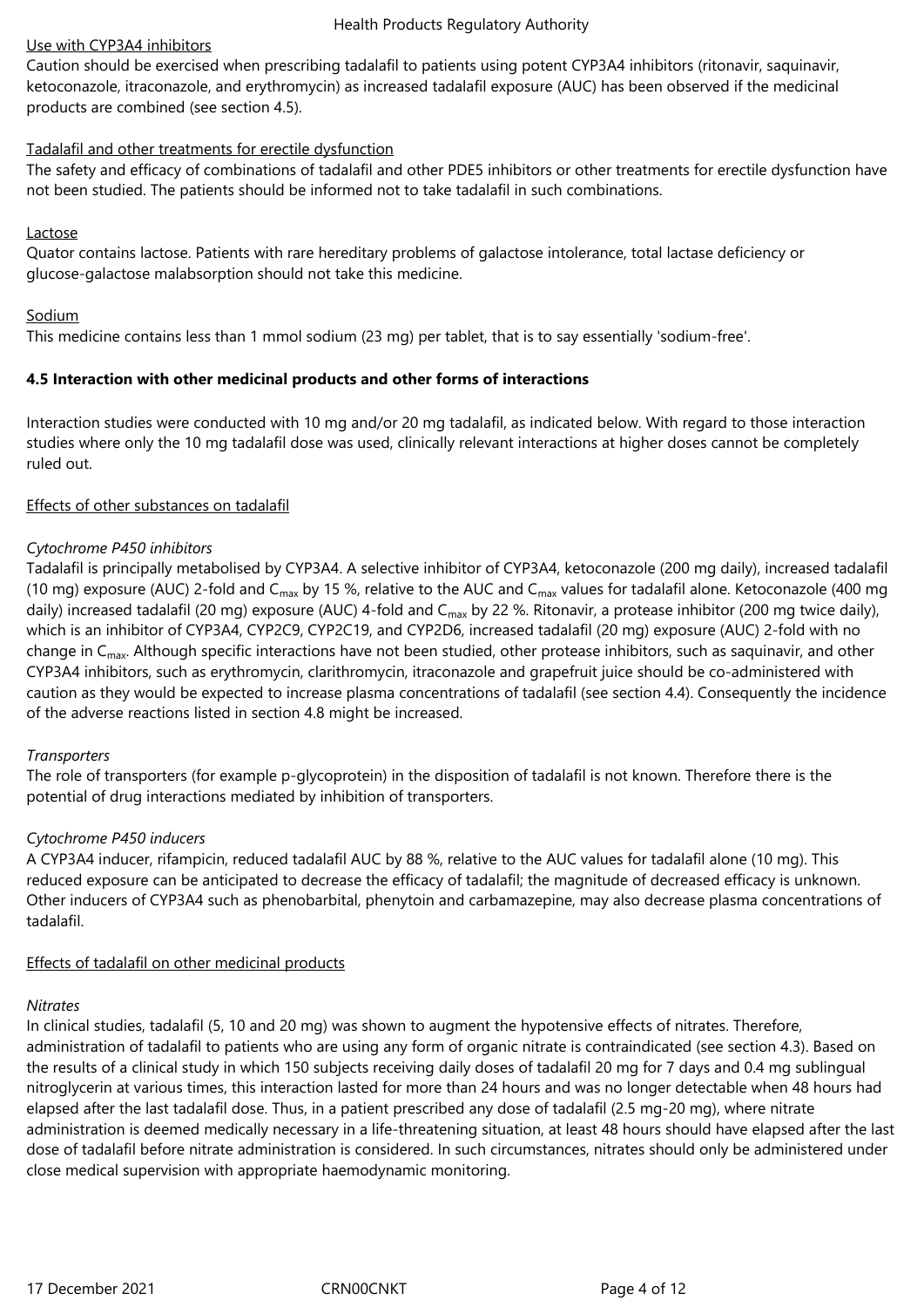# *Anti-hypertensives (including calcium channel blockers)*

The co-administration of doxazosin (4 and 8 mg daily) and tadalafil (5 mg daily dose and 20 mg as a single dose) increases the blood pressure-lowering effect of this alpha-blocker in a significant manner. This effect lasts at least twelve hours and may be symptomatic, including syncope. Therefore this combination is not recommended (see section 4.4).

In interaction studies performed in a limited number of healthy volunteers, these effects were not reported with alfuzosin or tamsulosin. However, caution should be exercised when using tadalafil in patients treated with any alpha-blockers, and notably in the elderly. Treatments should be initiated at minimal dose and progressively adjusted.

In clinical pharmacology studies, the potential for tadalafil to augment the hypotensive effects of antihypertensive medicinal products was examined. Major classes of antihypertensive medicinal products were studied, including calcium channel blockers (amlodipine), angiotensin converting enzyme (ACE) inhibitors (enalapril), beta-adrenergic receptor blockers (metoprolol), thiazide diuretics (bendrofluazide), and angiotensin II receptor blockers (various types and doses, alone or in combination with thiazides, calcium channel blockers, beta-blockers, and/or alpha-blockers). Tadalafil (10 mg except for studies with angiotensin II receptor blockers and amlodipine in which a 20 mg dose was applied) had no clinically significant interaction with any of these classes. In another clinical pharmacology study tadalafil (20 mg) was studied in combination with up to 4 classes of antihypertensives. In subjects taking multiple antihypertensives, the ambulatory-blood-pressure changes appeared to relate to the degree of blood-pressure control. In this regard, study subjects whose blood pressure was well controlled, the reduction was minimal and similar to that seen in healthy subjects. In study subjects whose blood pressure was not controlled, the reduction was greater although this reduction was not associated with hypotensive symptoms in the majority of subjects. In patients receiving concomitant antihypertensive medicinal products, tadalafil 20 mg may induce a blood pressure decrease, which (with the exception of alpha-blockers -see above-) is, in general, minor and not likely to be clinically relevant. Analysis of phase 3 clinical study data showed no difference in adverse events in patients taking tadalafil with or without antihypertensive medicinal products. However, appropriate clinical advice should be given to patients regarding a possible decrease in blood pressure when they are treated with antihypertensive medicinal products.

# *Riociguat*

Preclinical studies showed an additive systemic blood pressure lowering effect when PDE5 inhibitors were combined with riociguat. In clinical studies, riociguat has been shown to augment the hypotensive effects of PDE5 inhibitors. There was no evidence of favourable clinical effect of the combination in the population studied. Concomitant use of riociguat with PDE5 inhibitors, including tadalafil, is contraindicated (see section 4.3).

# *5- alpha reductase inhibitors*

In a clinical study that compared tadalafil 5 mg coadministered with finasteride 5 mg to placebo plus finasteride 5 mg in the relief of BPH symptoms, no new adverse reactions were identified. However, as a formal drug-drug interaction study evaluating the effects of tadalafil and 5-alpha reductase inhibitors (5-ARIs) has not been performed, caution should be exercised when tadalafil is co- administered with 5-ARIs.

# *CYP1A2 substrates (e.g. theophylline)*

When tadalafil 10 mg was administered with theophylline (a non-selective phosphodiesterase inhibitor) in a clinical pharmacology study, there was no pharmacokinetic interaction. The only pharmacodynamic effect was a small (3.5 bpm) increase in heart rate. Although this effect is minor and was of no clinical significance in this study, it should be considered when co-administering these medicinal products.

# *Ethinylestradiol and terbutaline*

Tadalafil has been demonstrated to produce an increase in the oral bioavailability of ethinylestradiol; a similar increase may be expected with oral administration of terbutaline, although the clinical consequence of this is uncertain.

## *Alcohol*

Alcohol concentrations (mean maximum blood concentration 0.08 %) were not affected by co- administration with tadalafil (10 mg or 20 mg). In addition, no changes in tadalafil concentrations were seen 3 hours after co-administration with alcohol. Alcohol was administered in a manner to maximise the rate of alcohol absorption (overnight fast with no food until 2 hours after alcohol). Tadalafil (20 mg) did not augment the mean blood pressure decrease produced by alcohol (0.7 g/kg or approximately 180 ml of 40 % alcohol [vodka] in an 80-kg male) but in some subjects, postural dizziness and orthostatic hypotension were observed. When tadalafil was administered with lower doses of alcohol (0.6 g/kg), hypotension was not observed and dizziness occurred with similar frequency to alcohol alone. The effect of alcohol on cognitive function was not augmented by tadalafil (10 mg).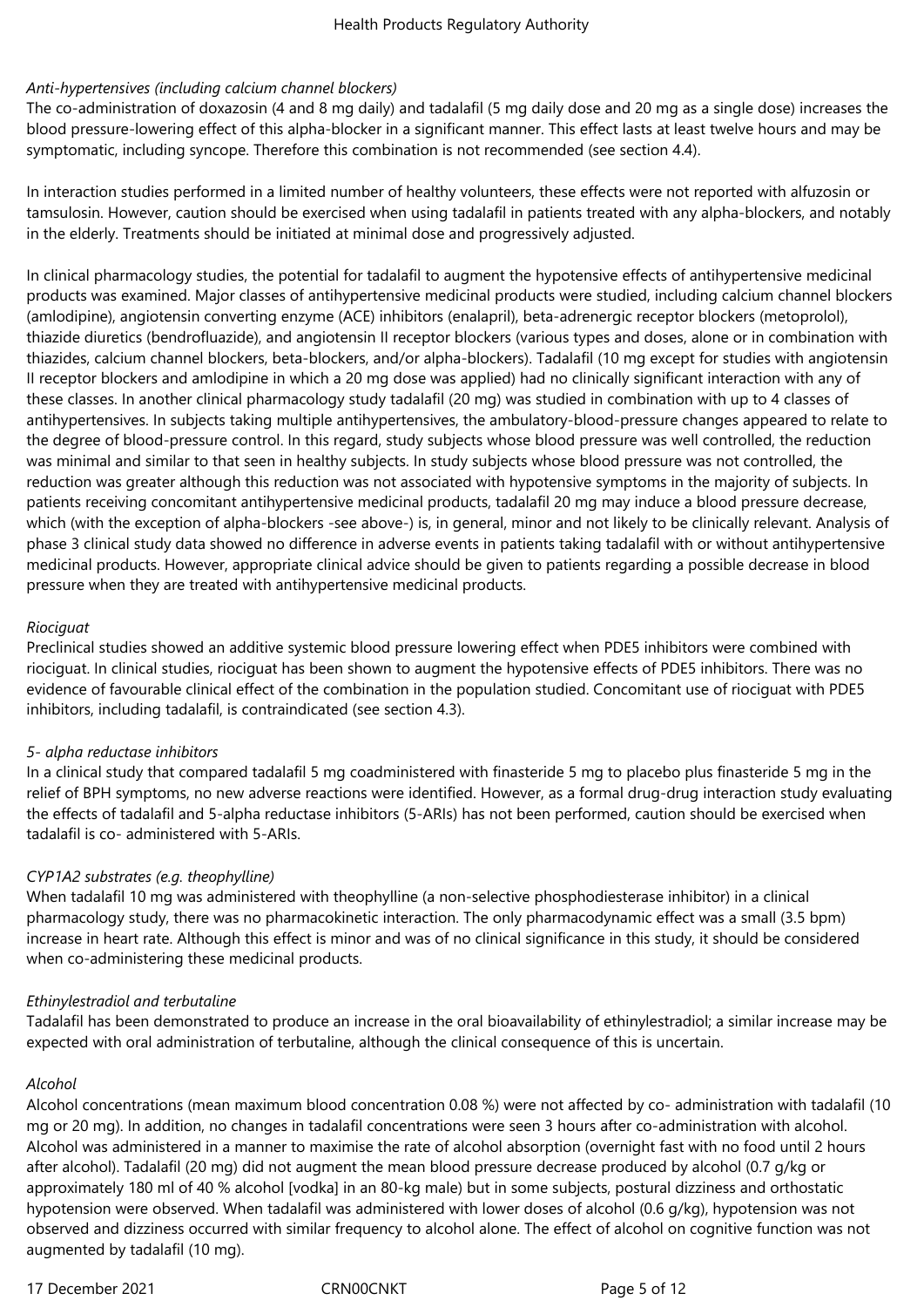## *Cytochrome P450 metabolised medicinal products*

Tadalafil is not expected to cause clinically significant inhibition or induction of the clearance of medicinal products metabolised by CYP450 isoforms. Studies have confirmed that tadalafil does not inhibit or induce CYP450 isoforms, including CYP3A4, CYP1A2, CYP2D6, CYP2E1, CYP2C9 and CYP2C19.

# *CYP2C9 substrates (e.g. R-warfarin)*

Tadalafil (10 mg and 20 mg) had no clinically significant effect on exposure (AUC) to S-warfarin or R-warfarin (CYP2C9 substrate), nor did tadalafil affect changes in prothrombin time induced by warfarin.

## *Aspirin*

Tadalafil (10 mg and 20 mg) did not potentiate the increase in bleeding time caused by acetyl salicylic acid.

## *Antidiabetic medicinal products*

Specific interaction studies with antidiabetic medicinal products were not conducted.

## **4.6 Fertility, pregnancy and lactation**

Quator is not indicated for use by women.

## **Pregnancy**

There are limited data from the use of tadalafil in pregnant women. Animal studies do not indicate direct or indirect harmful effects with respect to pregnancy, embryonal/foetal development, parturition or postnatal development (see section 5.3). As a precautionary measure, it is preferable to avoid the use of tadalafil during pregnancy.

## Breastfeeding

Available pharmacodynamic/toxicological data in animals have shown excretion of tadalafil in milk. A risk to the suckling child cannot be excluded. Tadalafil should not be used during breast feeding.

## **Fertility**

Effects were seen in dogs that might indicate impairment of fertility. Two subsequent clinical studies suggest that this effect is unlikely in humans, although a decrease in sperm concentration was seen in some men (see sections 5.1 and 5.3).

## **4.7 Effects on ability to drive and use machines**

Tadalafil has negligible influence on the ability to drive and use machines. Although the frequency of reports of dizziness in placebo and tadalafil arms in clinical studies was similar, patients should be aware of how they react to tadalafil, before driving or using machines.

# **4.8 Undesirable effects**

## Summary of the safety profile

The most commonly reported adverse reactions in patients taking tadalafil for the treatment of erectile dysfunction or benign prostatic hyperplasia were headache, dyspepsia, back pain and myalgia, in which the incidences increase with increasing dose of tadalafil. The adverse reactions reported were transient, and generally mild or moderate. The majority of headaches reported with tadalafil once-a- day dosing are experienced within the first 10 to 30 days of starting treatment.

## Tabulated summary of adverse reactions

The table below lists the adverse reactions observed from spontaneous reporting and in placebo- controlled clinical studies (comprising a total of 8022 patients on tadalafil and 4422 patients on placebo) for on-demand and once-a-day treatment of erectile dysfunction and the once-a-day treatment of benign prostatic hyperplasia.

Frequency convention: very common (≥1/10), common (≥1/100 to <1/10), uncommon (≥1/1,000 to <1/100), rare (≥1/10,000 to <1/1,000) and very rare (<1/10,000) and not known (cannot be estimated from the available data).

| Very common                | Common | <b>Uncommon</b>  | Rare       |              |
|----------------------------|--------|------------------|------------|--------------|
| Immune system<br>disorders |        |                  |            |              |
|                            |        | Hypersensitivity | Angioedema |              |
| 17 December 2021           |        | CRN00CNKT        |            | Page 6 of 12 |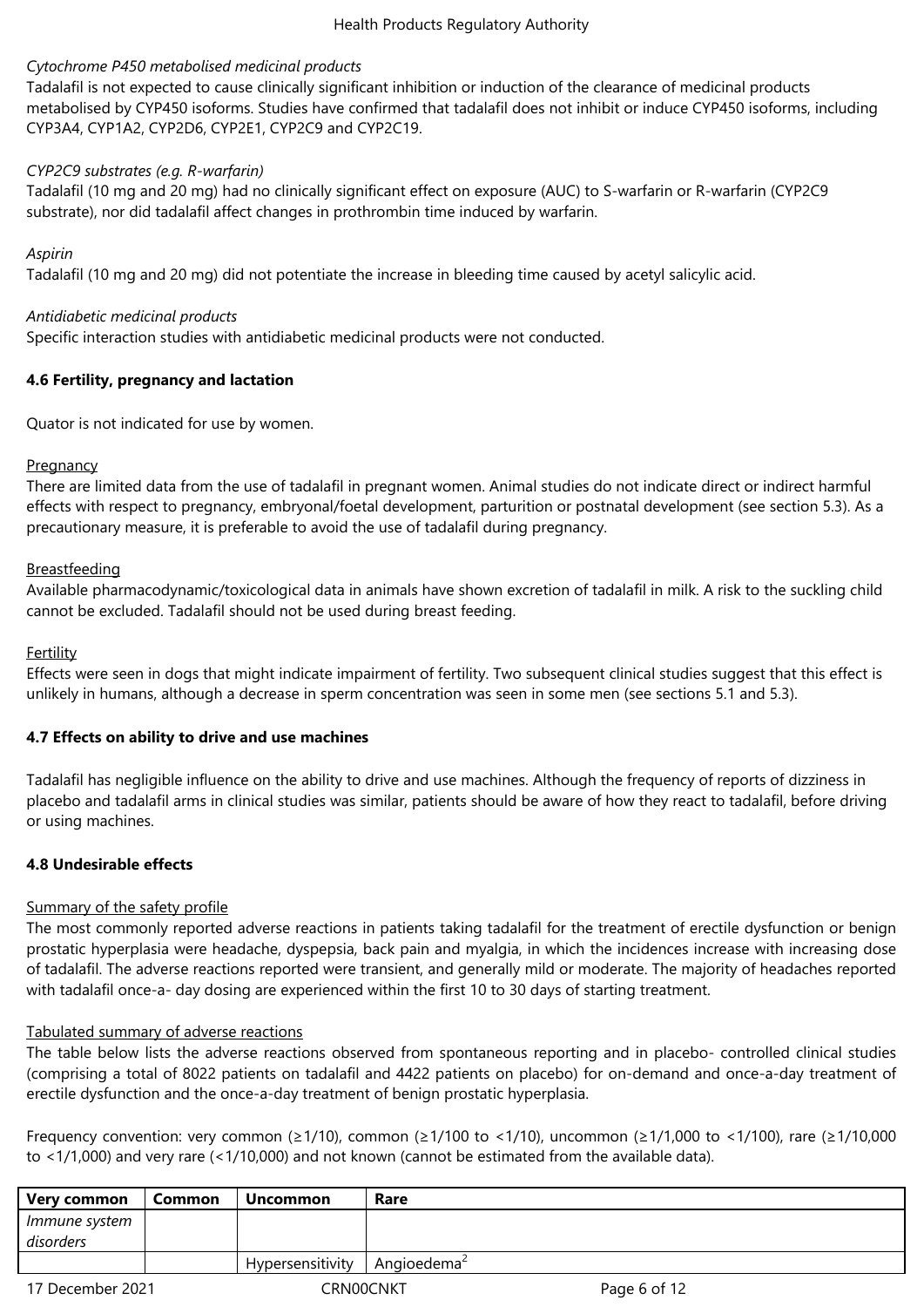|                                |            | reactions                     |                                                                                                        |
|--------------------------------|------------|-------------------------------|--------------------------------------------------------------------------------------------------------|
| Nervous system                 |            |                               |                                                                                                        |
| disorders                      |            |                               |                                                                                                        |
|                                | Headache   | <b>Dizziness</b>              | Stroke <sup>1</sup> (including haemorrhagic events), Syncope, Transient ischaemic                      |
|                                |            |                               | attacks <sup>1</sup> , Migraine <sup>2</sup> , Seizures <sup>2</sup> , Transient amnesia               |
| Eye disorders                  |            |                               |                                                                                                        |
|                                |            | Blurred vision,<br>Sensations | Visual field defect, Swelling of eyelids, Conjunctival hyperaemia, Non                                 |
|                                |            | described as                  | arteritic anterior ischemic optic neuropathy (NAION) <sup>2</sup> , Retinal vascular                   |
|                                |            | eye pain                      | occlusion <sup>2</sup>                                                                                 |
| Ear and                        |            |                               |                                                                                                        |
| labyrinth                      |            |                               |                                                                                                        |
| disorders                      |            |                               |                                                                                                        |
|                                |            | Tinnitus                      | Sudden hearing loss                                                                                    |
| Cardiac                        |            |                               |                                                                                                        |
| disorders <sup>1</sup>         |            |                               |                                                                                                        |
|                                |            | Tachycardia,                  |                                                                                                        |
|                                |            | Palpitations                  | Myocardial infarction, Unstable angina pectoris <sup>2</sup> , Ventricular arrhythmia <sup>2</sup>     |
| Vascular                       |            |                               |                                                                                                        |
| disorders                      |            |                               |                                                                                                        |
|                                | Flushing   | Hypotension <sup>3</sup> ,    |                                                                                                        |
|                                |            | Hypertension                  |                                                                                                        |
| Respiratory,                   |            |                               |                                                                                                        |
| thoracic and                   |            |                               |                                                                                                        |
| mediastinal                    |            |                               |                                                                                                        |
| disorders                      |            |                               |                                                                                                        |
|                                | Nasal      | Dyspnoea,                     |                                                                                                        |
|                                | congestion | Epistaxis                     |                                                                                                        |
| Gastrointestinal               |            |                               |                                                                                                        |
| disorders                      |            |                               |                                                                                                        |
|                                |            | Abdominal pain,               |                                                                                                        |
|                                |            | Vomiting,<br>Nausea,          |                                                                                                        |
|                                | Dyspepsia  | Gastro-oesopha                |                                                                                                        |
|                                |            | geal reflux                   |                                                                                                        |
| Skin and                       |            |                               |                                                                                                        |
| subcutaneous                   |            |                               |                                                                                                        |
| tissue disorders               |            |                               |                                                                                                        |
|                                |            |                               | Urticaria, Stevens-Johnson syndrome <sup>2</sup> , Exfoliative dermatitis <sup>2</sup> , Hyperhydrosis |
|                                |            | Rash                          | (sweating)                                                                                             |
| Musculoskeletal                |            |                               |                                                                                                        |
| and connective                 |            |                               |                                                                                                        |
| tissue disorders               |            |                               |                                                                                                        |
|                                | Back pain, |                               |                                                                                                        |
|                                | Myalgia,   |                               |                                                                                                        |
|                                | Pain in    |                               |                                                                                                        |
|                                | extremity  |                               |                                                                                                        |
| Renal and                      |            |                               |                                                                                                        |
| urinary                        |            |                               |                                                                                                        |
| disorders                      |            |                               |                                                                                                        |
|                                |            | Haematuria                    |                                                                                                        |
| Reproductive                   |            |                               |                                                                                                        |
| system and<br>breast disorders |            |                               |                                                                                                        |
|                                |            | Prolonged                     |                                                                                                        |
|                                |            | erections                     | Priapism, Penile haemorrhage, Haematospermia                                                           |
| General                        |            |                               |                                                                                                        |
| disorders and                  |            |                               |                                                                                                        |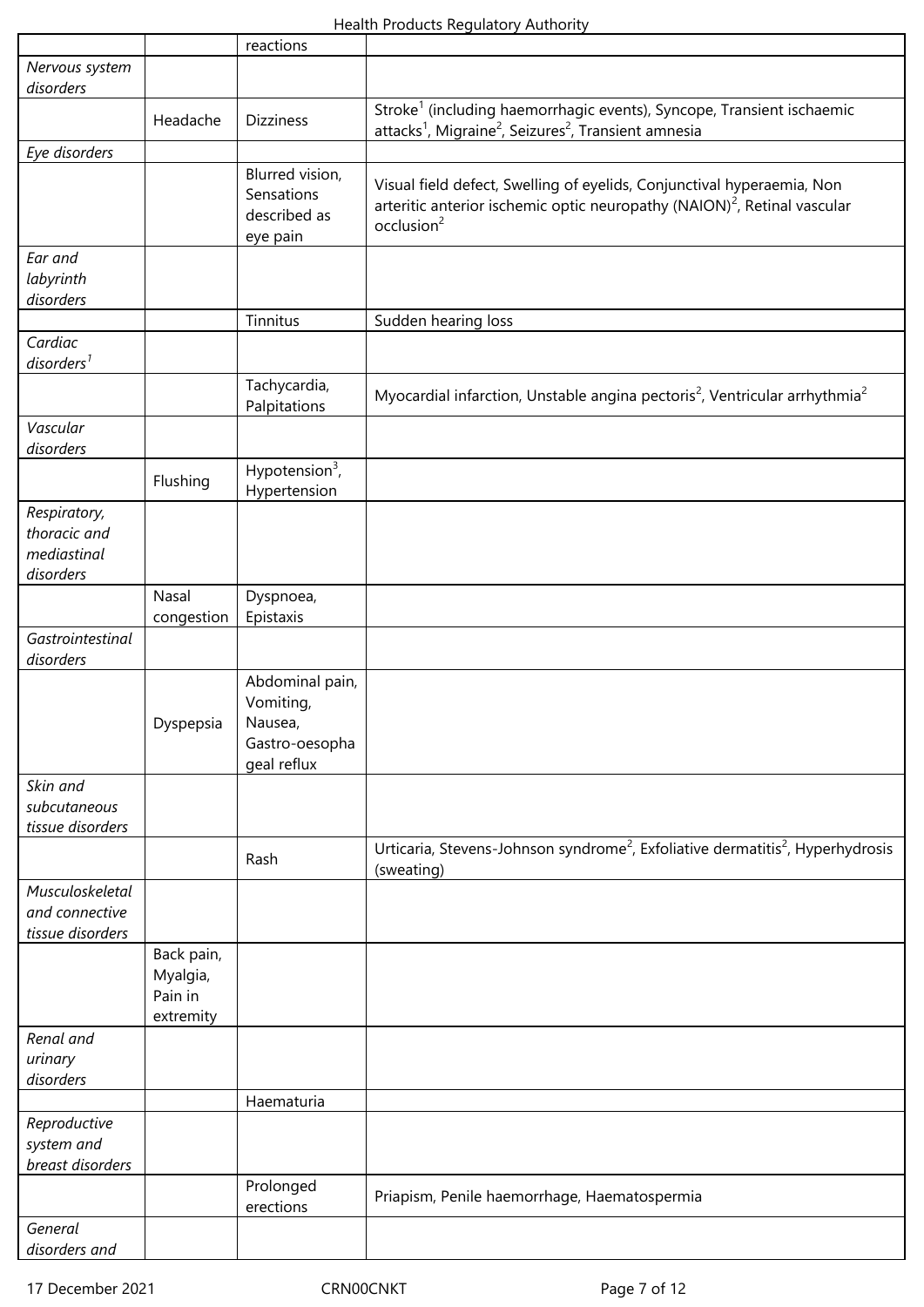| Chest pain <sup>1</sup> ,<br>Peripheral | Facial oedema <sup>2</sup> , Sudden cardiac death <sup>1,2</sup> |
|-----------------------------------------|------------------------------------------------------------------|
| oedema,<br>Fatique                      |                                                                  |

(1) Most of the patients had pre-existing cardiovascular risk factors (see section 4.4).

(2) Postmarketing surveillance reported adverse reactions not observed in placebo-controlled clinical studies.

(3) More commonly reported when tadalafil is given to patients who are already taking antihypertensive medicinal products.

## Description of selected adverse reactions

A slightly higher incidence of ECG abnormalities, primarily sinus bradycardia, has been reported in patients treated with tadalafil once a day as compared with placebo. Most of these ECG abnormalities were not associated with adverse reactions.

## Other special populations

Data in patients over 65 years of age receiving tadalafil in clinical studies, either for the treatment of erectile dysfunction or the treatment of benign prostatic hyperplasia, are limited. In clinical studies with tadalafil taken on demand for the treatment of erectile dysfunction, diarrhoea was reported more frequently in patients over 65 years of age. In clinical trials studies with tadalafil 5mg taken once a day for the treatment of benign prostatic hyperplasia, dizziness and diarrhoea were reported more frequently in patients over 75 years of age.

## Reporting of suspected adverse reactions

Reporting suspected adverse reactions after authorisation of the medicinal product is important. It allows continued monitoring of the benefit/risk balance of the medicinal product. Healthcare professionals are asked to report any suspected adverse reactions via HPRA Pharmacovigilance: Website: www.hpra.ie

## **4.9 Overdose**

Single doses of up to 500 mg have been given to healthy [subjects, an](http://www.hpra.ie/)d multiple daily doses up to 100 mg have been given to patients. Adverse events were similar to those seen at lower doses. In cases of overdose, standard supportive measures should be adopted as required. Haemodialysis contributes negligibly to tadalafil elimination.

## **5 PHARMACOLOGICAL PROPERTIES**

## **5.1 Pharmacodynamic properties**

Pharmacotherapeutic group: Urologicals, drugs used in erectile dysfunction, ATC Code: G04BE08.

## Mechanism of action

Tadalafil is a selective, reversible inhibitor of cyclic guanosine monophosphate (cGMP)-specific phosphodiesterase type 5 (PDE5). When sexual stimulation causes the local release of nitric oxide, inhibition of PDE5 by tadalafil produces increased levels of cGMP in the corpus cavernosum. This results in smooth muscle relaxation and inflow of blood into the penile tissues, thereby producing an erection. Tadalafil has no effect in the treatment of erectile dysfunction in the absence of sexual stimulation.

## Pharmacodynamic effects

Studies *in vitro* have shown that tadalafil is a selective inhibitor of PDE5. PDE5 is an enzyme found in corpus cavernosum smooth muscle, vascular and visceral smooth muscle, skeletal muscle, platelets, kidney, lung, and cerebellum. The effect of tadalafil is more potent on PDE5 than on other phosphodiesterases. Tadalafil is > 10,000-fold more potent for PDE5 than for PDE1, PDE2, and PDE4, enzymes which are found in the heart, brain, blood vessels, liver, and other organs. Tadalafil is > 10,000-fold more potent for PDE5 than for PDE3, an enzyme found in the heart and blood vessels. This selectivity for PDE5 over PDE3 is important because PDE3 is an enzyme involved in cardiac contractility. Additionally, tadalafil is approximately 700-fold more potent for PDE5 than for PDE6, an enzyme which is found in the retina and is responsible for phototransduction. Tadalafil is also > 10,000-fold more potent for PDE5 than for PDE7 through PDE10.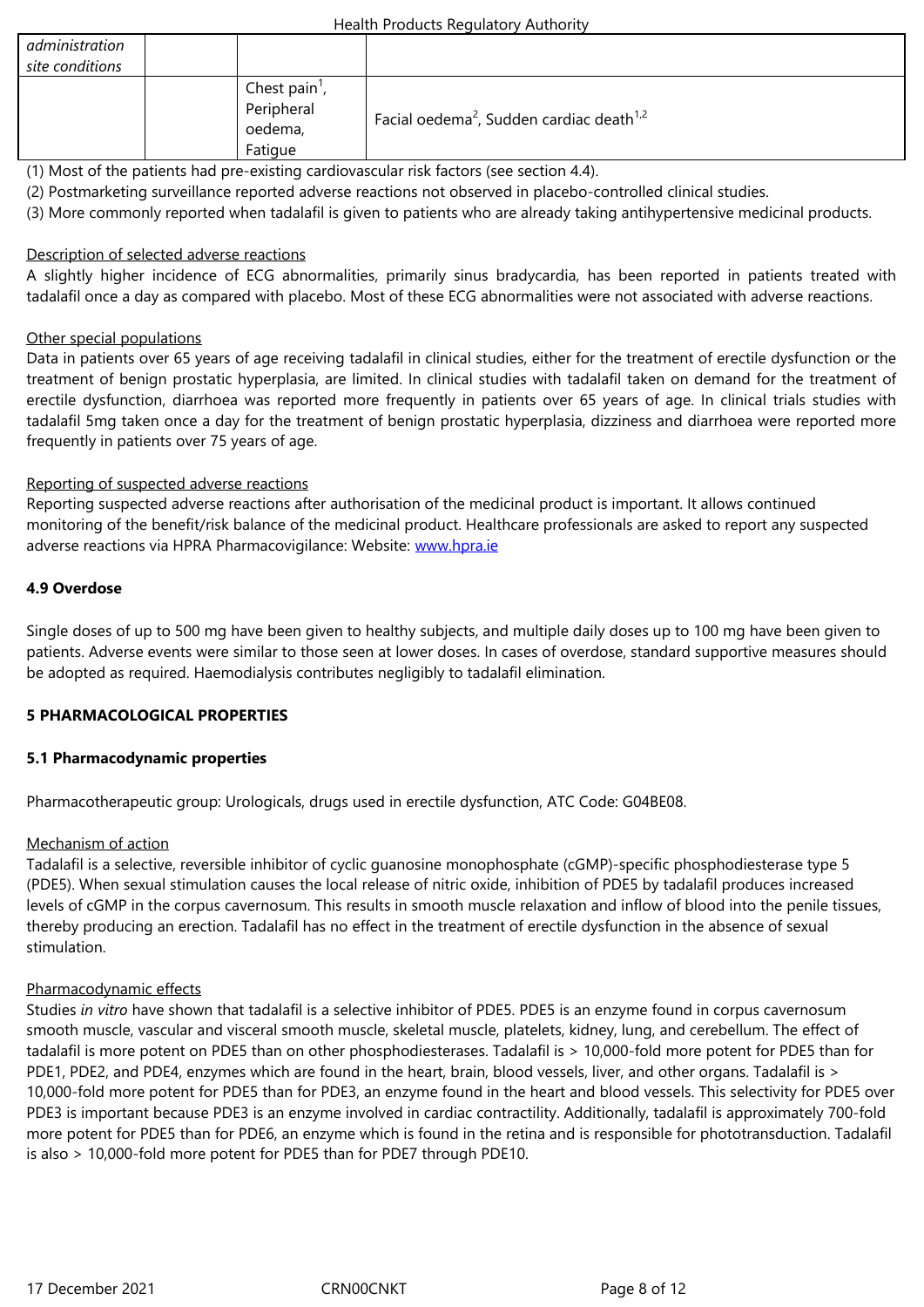# Clinical efficacy and safety

Tadalafil administered to healthy subjects produced no significant difference compared to placebo in supine systolic and diastolic blood pressure (mean maximal decrease of 1.6/0.8 mm Hg, respectively), in standing systolic and diastolic blood pressure (mean maximal decrease of 0.2/4.6 mm Hg, respectively), and no significant change in heart rate.

In a study to assess the effects of tadalafil on vision, no impairment of colour discrimination (blue/green) was detected using the Farnsworth-Munsell 100-hue test. This finding is consistent with the low affinity of tadalafil for PDE6 compared to PDE5. Across all clinical studies, reports of changes in colour vision were rare (< 0.1 %).

Three studies were conducted in men to assess the potential effect on spermatogenesis of tadalafil 10 mg (one 6-month study) and 20 mg (one 6-month and one 9-month study) administered daily. In two of these studies decreases were observed in sperm count and concentration related to tadalafil treatment of unlikely clinical relevance. These effects were not associated with changes in other parameters such as motility, morphology and FSH.

Three clinical studies were conducted in 1054 patients in an at-home setting to define the period of responsiveness to tadalafil. Tadalafil demonstrated statistically significant improvement in erectile function and the ability to have successful sexual intercourse up to 36 hours following dosing, as well as patients' ability to attain and maintain erections for successful intercourse compared to placebo as early as 16 minutes following dosing.

Tadalafil at doses of 2 to 100 mg has been evaluated in 16 clinical studies involving 3250 patients, including patients with erectile dysfunction of various severities (mild, moderate, severe), aetiologies, ages (range 21-86 years), and ethnicities. Most patients reported erectile dysfunction of at least 1 year in duration. In the primary efficacy studies of general populations, 81 % of patients reported that tadalafil improved their erections as compared to 35 % with placebo. Also, patients with erectile dysfunction in all severity categories reported improved erections whilst taking tadalafil (86 %, 83 %, and 72 % for mild, moderate, and severe, respectively, as compared to 45 %, 42 %, and 19 % with placebo). In the primary efficacy studies, 75 % of intercourse attempts were successful in tadalafil treated patients as compared to 32 % with placebo.

In a 12-week study performed in 186 patients (142 tadalafil, 44 placebo) with erectile dysfunction secondary to spinal cord injury, tadalafil significantly improved the erectile function leading to a mean per-subject proportion of successful attempts in patients treated with tadalafil 10 or 20 mg (flexible-dose, on demand) of 48% as compared to 17% with placebo.

For once-a-day evaluation of tadalafil at doses of 2.5, 5 and 10 mg 3 clinical studies were initially conducted involving 853 patients of various ages (range 21-82 years) and ethnicities, with erectile dysfunction of various severities (mild, moderate, severe) and etiologies. In the two primary efficacy studies of general populations, the mean per-subject proportion of successful intercourse attempts were 57 and 67 % on tadalafil 5 mg, 50 % on tadalafil 2.5 mg as compared to 31 and 37 % with placebo. In the study in patients with erectile dysfunction secondary to diabetes, the mean per-subject proportion of successful attempts were 41 and 46 % on tadalafil 5 mg and 2.5 mg, respectively, as compared to 28 % with placebo. Most patients in these three studies were responders to previous on- demand treatment with PDE5 inhibitors. In a subsequent study, 217 patients who were treatment- naïve to PDE5 inhibitors were randomised to tadalafil 5 mg once a day vs. placebo. The mean per- subject proportion of successful sexual intercourse attempts was 68 % for tadalafil patients compared to 52 % for patients on placebo.

## Paediatric population

A single study has been performed in paediatric patients with Duchenne Muscular Dystrophy (DMD) in which no evidence of efficacy was seen. The randomised, double-blind, placebo-controlled, parallel, 3-arm study of tadalafil was conducted in 331 boys aged 7-14 years with DMD receiving concurrent corticosteroid therapy. The study included a 48-week double-blind period where patients were randomised to tadalafil 0.3 mg/kg, tadalafil 0.6 mg/kg, or placebo daily. Tadalafil did not show efficacy in slowing the decline in ambulation as measured by the primary 6 minute walk distance (6MWD) endpoint: least squares (LS) mean change in 6MWD at 48 weeks was -51.0 meters (m) in the placebo group, compared with -64.7 m in the tadalafil 0.3 mg/kg group (p = 0.307) and -59.1 m in the tadalafil 0.6 mg/kg group (p = 0.538). In addition, there was no evidence of efficacy from any of the secondary analyses performed in this study. The overall safety results from this study were generally consistent with the known safety profile of tadalafil and with adverse events (AEs) expected in a paediatric DMD population receiving corticosteroids.

The European Medicines Agency has waived the obligation to submit the results of studies in all subsets of the paediatric population in the treatment of the erectile dysfunction. See section 4.2 for information on paediatric use.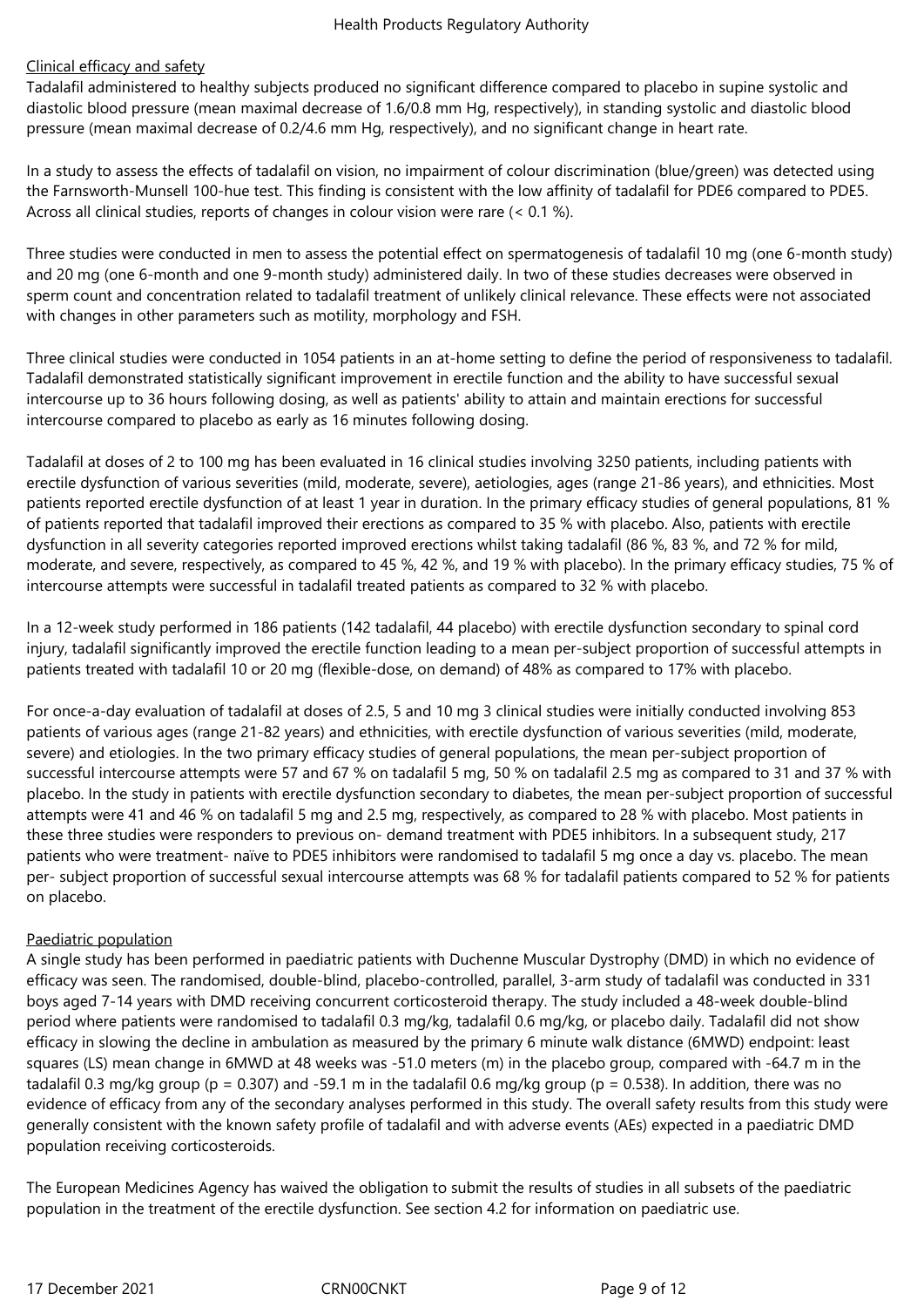## **5.2 Pharmacokinetic properties**

## Absorption

Tadalafil is readily absorbed after oral administration and the mean maximum observed plasma concentration ( $C_{\text{max}}$ ) is achieved at a median time of 2 hours after dosing. Absolute bioavailability of tadalafil following oral dosing has not been determined.

The rate and extent of absorption of tadalafil are not influenced by food, thus tadalafil may be taken with or without food. The time of dosing (morning versus evening) had no clinically relevant effects on the rate and extent of absorption.

## Distribution

The mean volume of distribution is approximately 63 l, indicating that tadalafil is distributed into tissues. At therapeutic concentrations, 94 % of tadalafil in plasma is bound to proteins. Protein binding is not affected by impaired renal function. Less than 0.0005 % of the administered dose appeared in the semen of healthy subjects.

## Biotransformation

Tadalafil is predominantly metabolised by the cytochrome P450 (CYP) 3A4 isoform. The major circulating metabolite is the methylcatechol glucuronide. This metabolite is at least 13,000-fold less potent than tadalafil for PDE5. Consequently, it is not expected to be clinically active at observed metabolite concentrations.

## Elimination

The mean oral clearance for tadalafil is 2.5 l/h and the mean half-life is 17.5 hours in healthy subjects. Tadalafil is excreted predominantly as inactive metabolites, mainly in the faeces (approximately 61 % of the dose) and to a lesser extent in the urine (approximately 36 % of the dose).

## Linearity/non-linearity

Tadalafil pharmacokinetics in healthy subjects are linear with respect to time and dose. Over a dose range of 2.5 to 20 mg, exposure (AUC) increases proportionally with dose. Steady-state plasma concentrations are attained within 5 days of once-daily dosing.

Pharmacokinetics determined with a population approach in patients with erectile dysfunction are similar to pharmacokinetics in subjects without erectile dysfunction.

## Special populations

## *Elderly*

Healthy elderly subjects (65 years or over), had a lower oral clearance of tadalafil, resulting in 25 % higher exposure (AUC) relative to healthy subjects aged 19 to 45 years. This effect of age is not clinically significant and does not warrant a dose adjustment.

## *Renal insufficiency*

In clinical pharmacology studies using single-dose tadalafil (5 to 20 mg), tadalafil exposure (AUC) approximately doubled in subjects with mild (creatinine clearance 51 to 80 ml/min) or moderate (creatinine clearance 31 to 50 ml/min) renal impairment and in subjects with end-stage renal disease on dialysis. In haemodialysis patients,  $C_{\text{max}}$  was 41 % higher than that observed in healthy subjects. Haemodialysis contributes negligibly to tadalafil elimination.

## *Hepatic insufficiency*

Tadalafil exposure (AUC) in subjects with mild and moderate hepatic impairment (Child-Pugh Class A and B) is comparable to exposure in healthy subjects when a dose of 10 mg is administered. There is limited clinical data on the safety of tadalafil in patients with severe hepatic insufficiency (Child- Pugh Class C). There are no available data about the administration of once-a-day dosing of tadalafil to patients with hepatic impairment. If tadalafil is prescribed once-a-day, a careful individual benefit/risk evaluation should be undertaken by the prescribing physician.

## *Patients with diabetes*

Tadalafil exposure (AUC) in patients with diabetes was approximately 19 % lower than the AUC value for healthy subjects. This difference in exposure does not warrant a dose adjustment.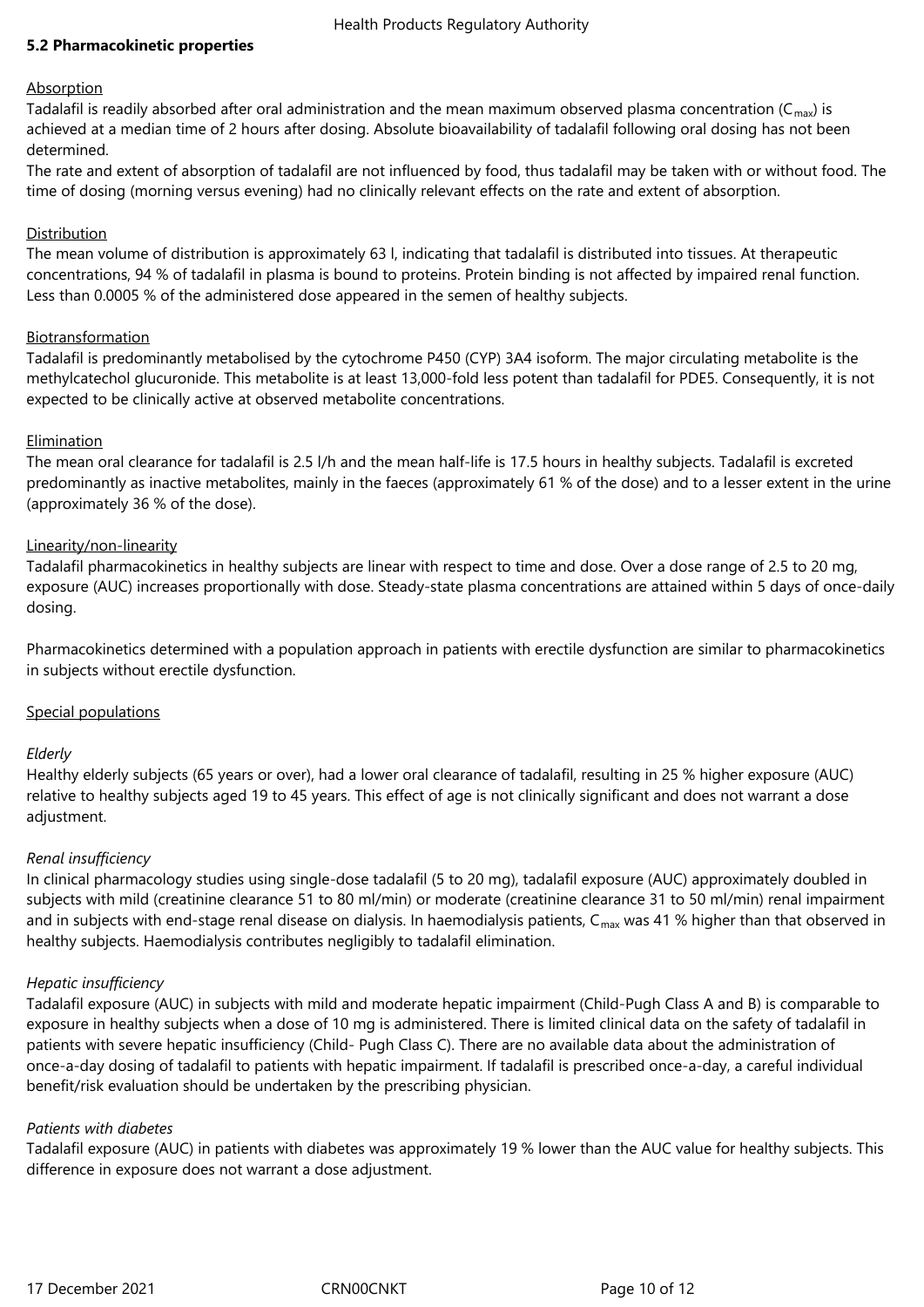# **5.3 Preclinical safety data**

Non-clinical data reveal no special hazard for humans based on conventional studies of safety pharmacology, repeated dose toxicity, genotoxicity, carcinogenic potential, and toxicity to reproduction.

There was no evidence of teratogenicity, embryotoxicity or foetotoxicity in rats or mice that received up to 1000 mg/kg/day tadalafil. In a rat prenatal and postnatal development study, the no observed effect dose was 30 mg/kg/day. In the pregnant rat the AUC for calculated free active substance at this dose was approximately 18 times the human AUC at a 20 mg dose. There was no impairment of fertility in male and female rats. In dogs given tadalafil daily for 6 to 12 months at doses of 25 mg/kg/day (resulting in at least a 3-fold greater exposure [range 3.7 – 18.6] than seen in humans given a single 20 mg dose) and above, there was regression of the seminiferous tubular epithelium that resulted in a decrease in spermatogenesis in some dogs. See also section 5.1.

# **6 PHARMACEUTICAL PARTICULARS**

# **6.1 List of excipients**

Tablet core: Lactose monohydrate Sodium laurilsulfate (E487) Povidone K-12 (E1201) Crospovidone (Type B) (E1202) Sodium stearyl fumarate

Film-coating: Polyvinyl alcohol (E1203) Macrogol 3350 (E1521) Titanium dioxide (E171) Talc (E553b) Iron oxide yellow (E172)

# **6.2 Incompatibilities**

Not applicable.

# **6.3 Shelf life**

3 years

# **6.4 Special precautions for storage**

This medicinal product does not require any special storage conditions

# **6.5 Nature and contents of container**

Alu-Alu (Al-OPA/AL/PVC) blisters PVC/ACLAR/PVC - Alu blisters PVC/ACLAR/PVdC/PVC - Alu blisters

Pack sizes:

2x1, 4x1, 8x1, 12x1, 14x1, 24x1, 28x1, 36x1, 48x1 tablets

Not all pack sizes may be marketed.

# **6.6 Special precautions for disposal**

Any unused medicinal product or waste material should be disposed of in accordance with local requirements.

17 December 2021 **CRNOOCNAT** CRNOOCNET **Page 11 of 12**